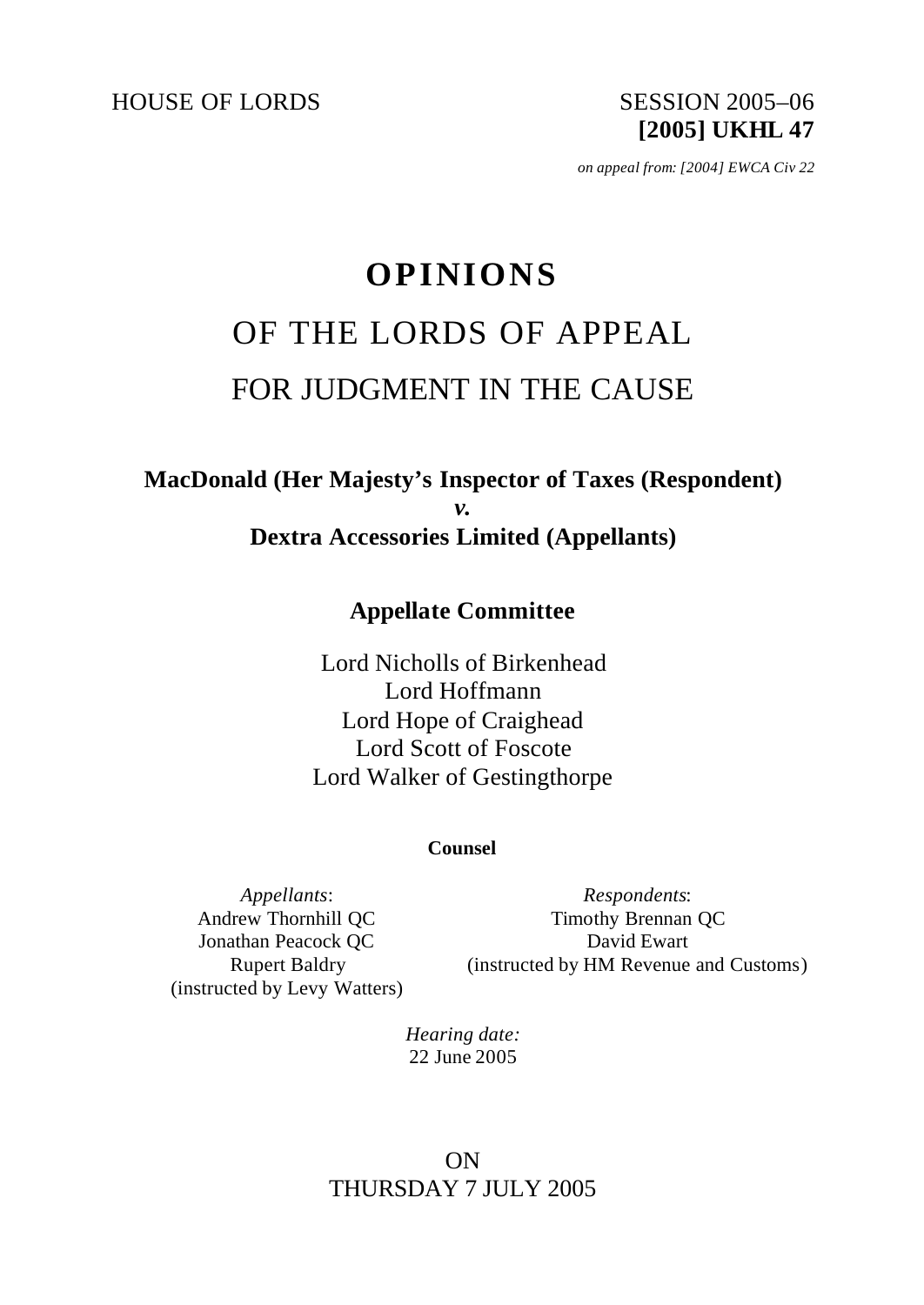#### **HOUSE OF LORDS**

### **OPINIONS OF THE LORDS OF APPEAL FOR JUDGMENT IN THE CAUSE**

## **MacDonald (Her Majesty's Inspector of Taxes (Respondent)** *v.*  **Dextra Accessories Limited (Appellants)**

#### **[2005] UKHL 47**

#### **LORD NICHOLLS OF BIRKENHEAD**

1. I have had the advantage of reading in draft the speech of my noble and learned friend Lord Hoffmann. For the reasons he gives, with which I agree, I would dismiss this appeal.

#### **LORD HOFFMANN**

My Lords,

2. Until 1989 the emoluments of an office or employment were taxed under Schedule E as income of the year of assessment in which they were earned. It did not matter when they were paid: see *Heasman v Jordan* [1954] Ch 744. On the other hand, for the purpose of computing his profits taxable under Schedule D, an employer was entitled to deduct his liability to pay emoluments to employees in the year in which, in accordance with normal accounting principles, that liability accrued.

3. Section 37 of the Finance Act 1989, which inserted new sections 202A and 202B into the Taxes Act 1988, changed the basis of Schedule E assessment from the year in which emoluments were earned to the year in which they were paid. This gave rise to the possibility of a delay in payment causing a substantial timing disparity between the year in which the emoluments were deductible by the employer and the year in which they were taxable in the hands of the employee. Particularly in a case in which employer and employee were closely associated, for example, as a company and its directors, the tax liability of the company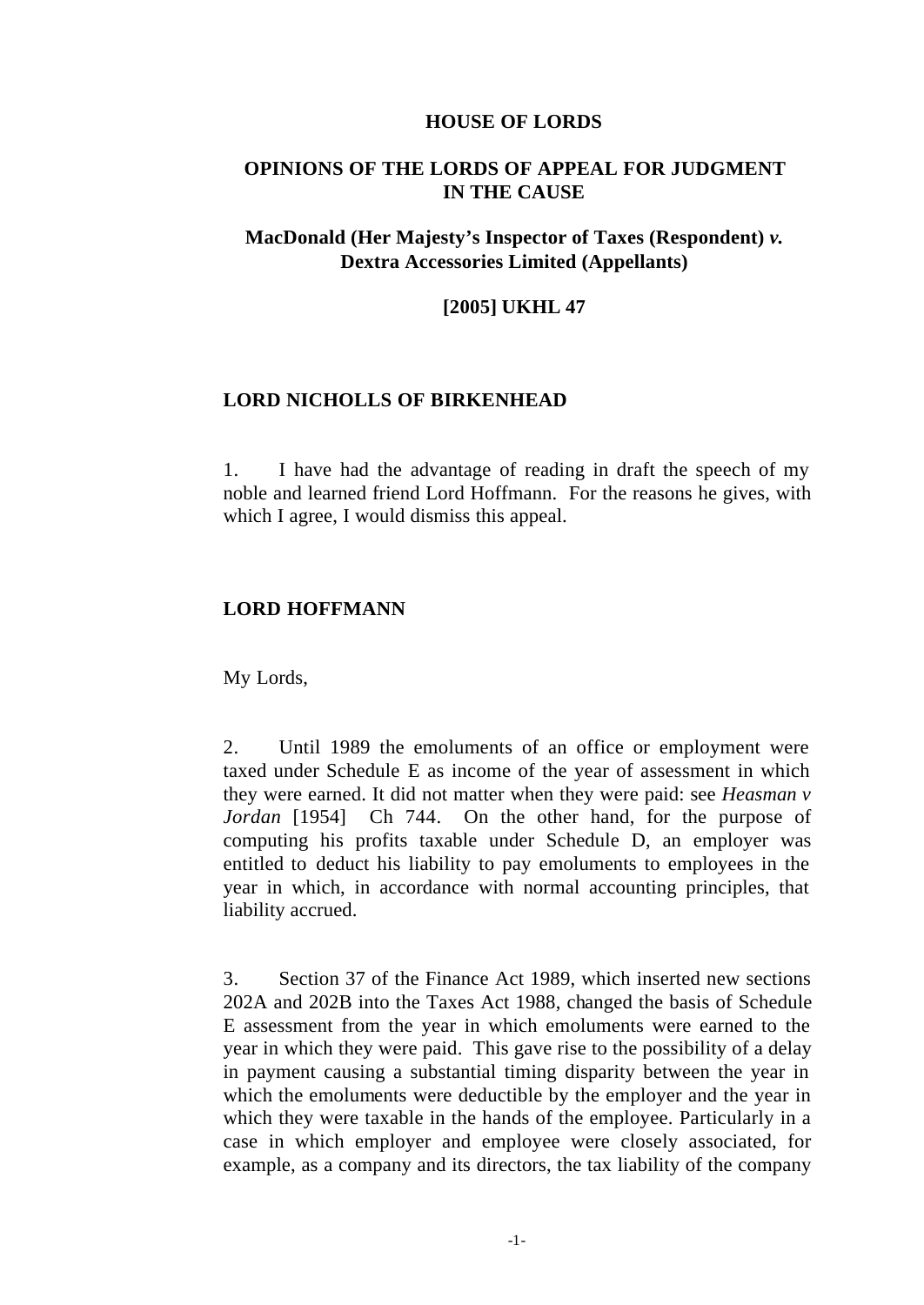could be reduced without creating an immediate personal liability on the part of the directors.

4. Section 43 of the 1989 Act was intended to deal with this situation. It is necessary to refer only to a few subsections:

" $43.(1)$  Subsection (2) below applies where –

(a) a calculation is made of profits or gains which are to be charged under Schedule D and are for a period of account ending after  $5<sup>th</sup>$  April 1989,

(b) relevant emoluments would (apart from that subsection) be deducted in making the calcul ation, and

(c) the emoluments are not paid before the end of the period of nine months beginning with the end of that period of account.

(2) The emoluments –

(a) shall not be deducted in making the calculation mentioned in subsection (1)(a) above, but

(b) shall be deducted in calculating profits or gains which are to be charged under Schedule D and are for the period of account in which the emoluments are paid.

(10) For the purposes of this section, 'relevant emoluments' are emoluments for a period after  $5<sup>th</sup>$  April 1989 allocated either –

(a) in respect of particular offices or employments (or both) or

(b) generally in respect of offices or employments (or both).

(11) This section applies in relation to potential emoluments as it applies in relation to relevant emoluments, and for this purpose-

(a) potential emoluments are amounts or benefits reserved in the accounts of an employer, or held by an intermediary, with a view to their becoming relevant emoluments;

(b) potential emoluments are paid when they become relevant emoluments which are paid.

(12) In deciding for the purposes of this section whether emoluments are paid at any time after  $5<sup>th</sup>$  April 1989, section 202B of the Taxes Act 1988 (time when emoluments are treated as received) shall apply as it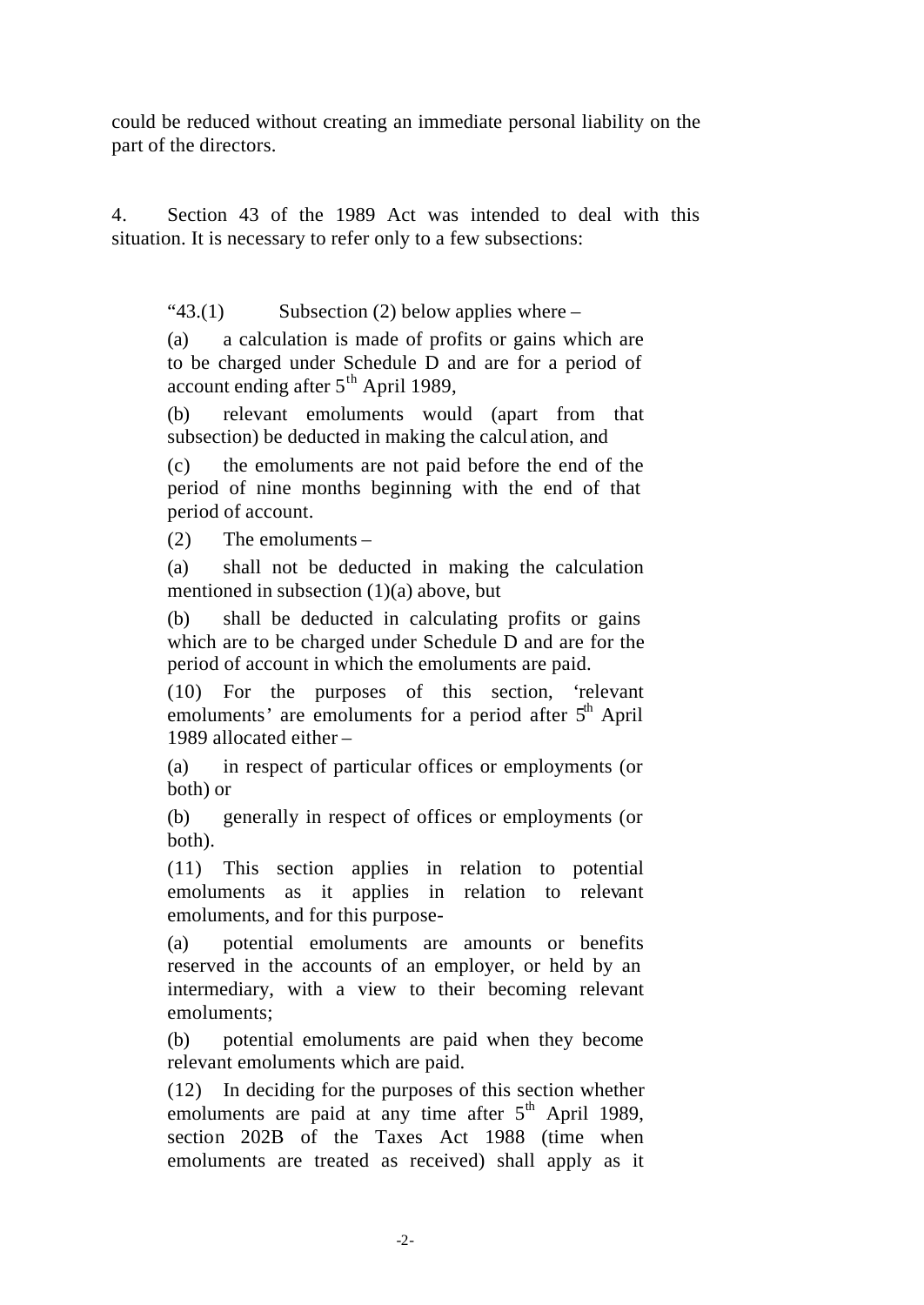applies for the purposes of section  $202A(1)(a)$  of that Act, but reading 'paid' for 'received' throughout."

5. The core of this provision is in subsections (1) and (2). The old rule that emoluments may be deducted in the year in which, on ordinary accounting principles, liability to pay them has accrued, is to apply only if they are actually paid during that year or within a grace period of nine months thereafter. Otherwise they may be deducted only in the year in which they are paid. Thereby the possibility of a substantial timing disparity between deduction by the employer and payment to the employee is avoided.

6. This basic rule of non-deductibility without actual payment applies to "relevant emoluments", defined in subsection (10) as emoluments which have been "allocated" in respect of a particular office or employment or generally in respect of offices or employments. "Allocated" presumably means allocated in drawing up the accounts, as sums for which a liability to pay emoluments is regarded on accounting principles as having accrued.

7. Subsection (11) then extends this rule of non-deductibility to "potential emoluments" as defined. The question in this appeal is whether certain payments made by the taxpayer companies to an employee benefit trust ("EBT") were potential emoluments within the meaning of section 43(11)(a).

8. The taxpayer companies are members of a group trading in mobile telephones and related services founded by Mr John Caudwell. The EBT was established by a deed executed on 18 December 1998 by Caudwell Holdings Ltd, a group company, as settlor and a Jersey company as trustee. It recites that the settlor is desirous of making an irrevocable settlement "with a view to encouraging and motivating employees." The beneficiaries are defined as the present and future officers, employees and former officers and employees of any group company, their spouses, widows, widowers, children, remoter issue and other dependents.

9. The deed confers upon the trustee a wide discretion over capital and income to pay money and other benefits (including pensions) to any of the named beneficiaries and a power to lend them money. The discretion is said to be absolute and uncontrolled but the trustees are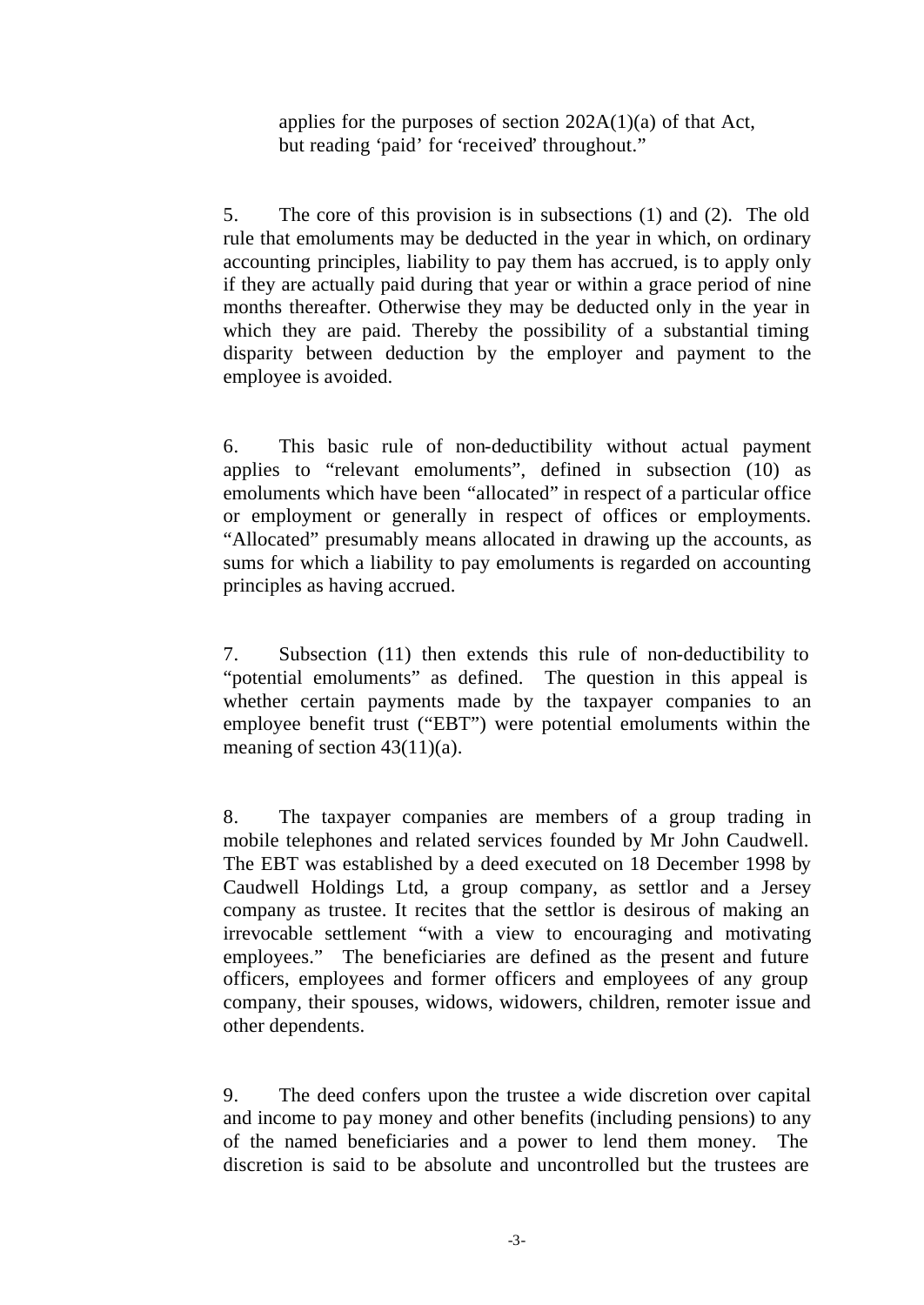entitled to take into account the recommendations of the directors of the settlor or other group companies. At the end of the trust period there is a discretionary trust for the beneficiaries with a gift over to charity.

10. On 21 December 1998 the six appellant companies paid a total of £2.75m to the trustees to be held on the trusts of the settlement. Under the trusts which I have described, the trustees had power to use these funds in paying emoluments to employees but also power to make payments which are not emoluments.

11. In the event, no payments of any kind were made to beneficiaries before 31 December 1998, when the taxpayer companies' accounting year ended. During 1999 most of the £2.75m was allocated in accordance with the recommendations of the directors to employees, part in the form of emoluments and part in other forms.

12. There is no dispute that on ordinary accounting principles the £2.75m was deductible in computing the profits of the taxpayer companies in the year ended 31 December 1998. But the Inland Revenue say that it was a potential emolument within the meaning of section  $43(11)(a)$  because, under the terms of the trust, it could have been used to pay emoluments. The funds were held by an intermediary, the trustee, "with a view to their becoming relevant emoluments". The rule of non-deductibility therefore applies until and insofar as the funds have been applied in the payment of emoluments.

13. The Special Commissioners (Dr John F Avery Jones and Edward Sadler) [2002] STC (SCD) 413 rejected the Revenue's argument. They said that funds were held "with a view to becoming relevant emoluments" only if the purpose of the contributing company was that they should be used to pay emoluments. In this case, the terms of the trust deed showed that the contributing companies had other purposes as well.

14. On appeal, Neuberger J [2003] EWHC 872 (Ch); [2003] STC 749 upheld the Special Commissioners. He did not agree that the purpose for which the companies made the payments was decisive. The question was whether they were held by the intermediary, the trustee, with a view to becoming relevant emoluments. That depended primarily upon the terms of the trust, read against the surrounding circumstances, rather than the purposes of the contributors. Nor did he agree that the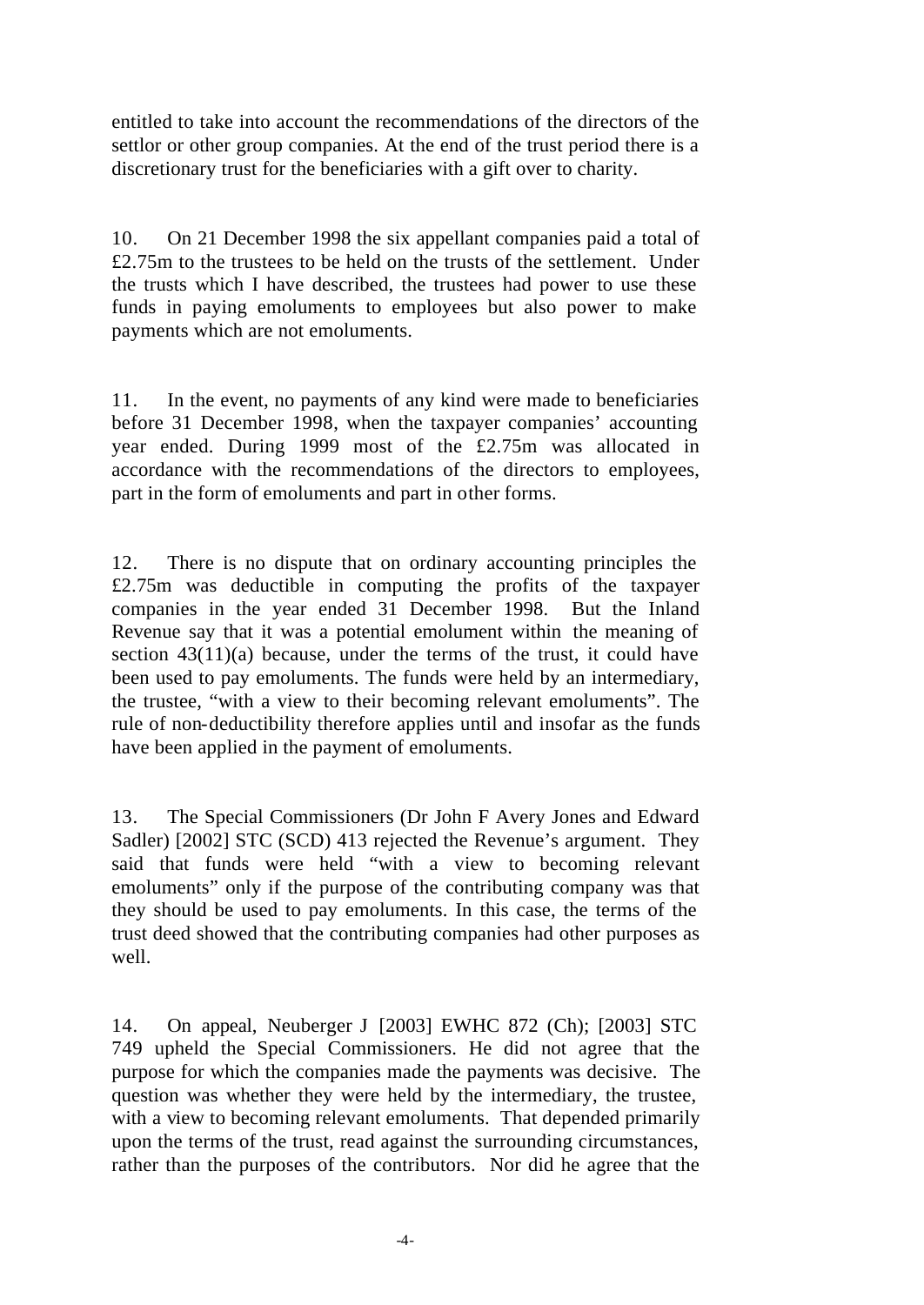exclusive purpose had to be the payment of emoluments. But he said that it had to be the principal or dominant intention of the trust. On the facts, the trust deed did not demonstrate such an intention.

15. The Court of Appeal (Potter and Jonathan Parker LJJ and Charles J) [2004] EWCA Civ 22; [2004] STC 339 accepted the submissions of the Revenue and allowed the appeal. Jonathan Parker LJ said, first, that if Parliament had intended that the funds should be held, as the Special Commissioners thought, *for the sole purpose* of paying emoluments, or as Neuberger J thought, *with the principal or dominant intention* of paying emoluments, Parliament would no doubt have used such expressions, which are by no means unfamiliar in tax legislation. Furthermore, the notion of the trustees having an intention, dominant or otherwise, in respect of the use of the fund in advance of an occasion to exercise their discretionary powers would be artificial and possibly unlawful. Their only intention would be to act (if at all) within the powers conferred by the deed. So the question must be answered solely by reference to the terms of the deed, construed no doubt in the light of any relevant background.

16. Secondly, Jonathan Parker LJ pointed out that the subsection is concerned with what may happen in the future, rather than (as in some other statutes which used the expression "with a view to") an examination of the reasons, motives or purposes with which some action was done in the past. That element of futurity, combined with the statutory label "potential" emoluments, suggested that Parliament was concerned simply with what might realistically happen.

17. The Court of Appeal therefore decided that the funds were held with a view to becoming relevant emoluments if they were held on terms which allowed a realistic possibility that they would become relevant emoluments.

18. I agree with the Court of Appeal, largely for the reasons given by Jonathan Parker LJ. In the ordinary use of language, the whole of the funds were potential emoluments. They could be used to pay emoluments. It is true that, as Charles J pointed out, "potential emoluments" is a defined expression and a definition may give the words a meaning different from their ordinary meaning. But that does not mean that the choice of words adopted by Parliament must be wholly ignored. If the terms of the definition are ambiguous, the choice of the term to be defined may throw some light on what they mean.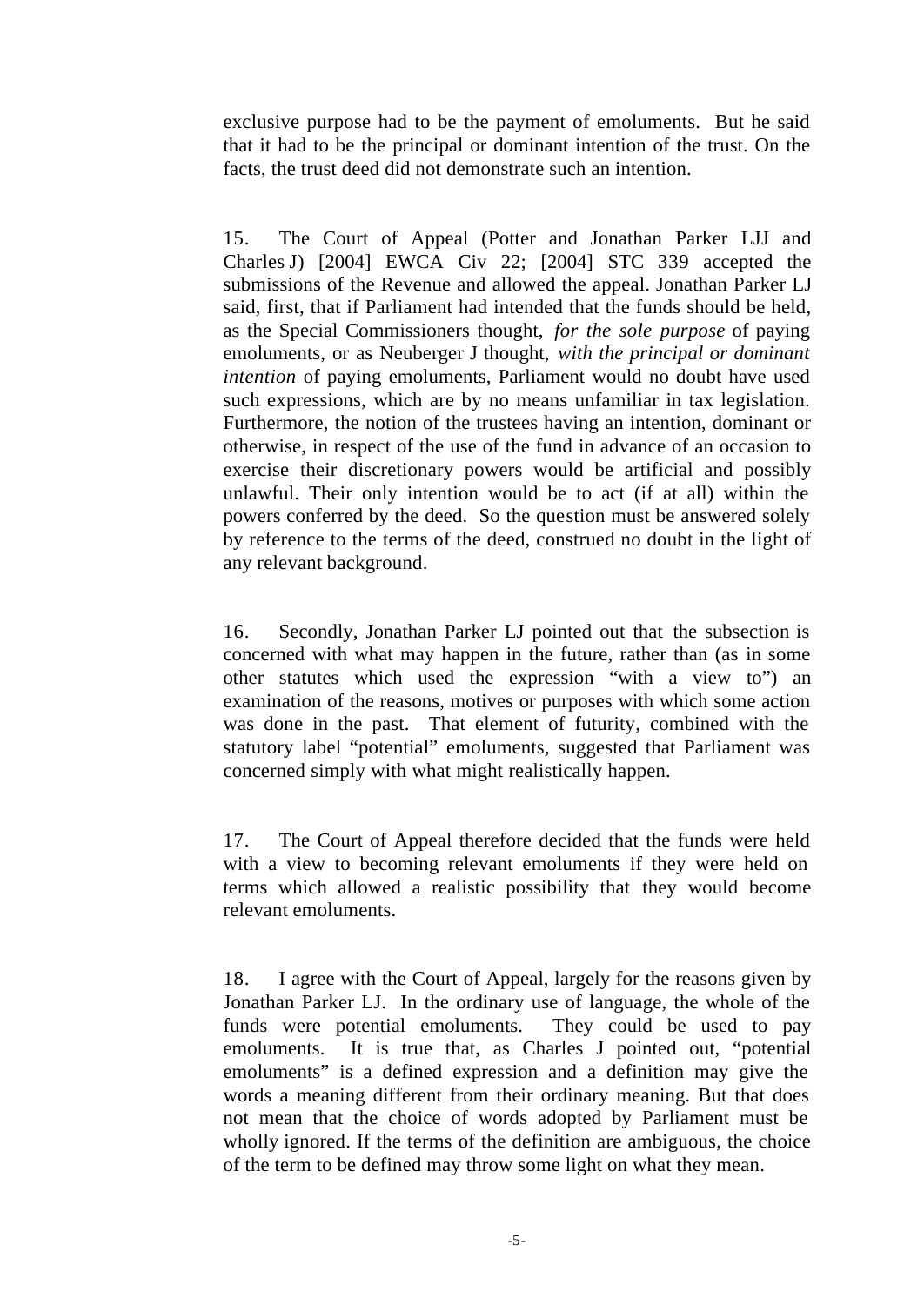19. As the Court of Appeal noted, the words "with a view to their becoming relevant emoluments" apply both to the purpose for which amounts are held by an intermediary and also to the purpose for which they are "reserved in the account of an employer". The words must have a similar meaning in both contexts. What, therefore, are potential emoluments reserved in the account which are properly deductible in computing the profits of the employer (subsection  $(1)(b)$ ) but are not already relevant emoluments? Mr Thornhill QC, who appeared for the taxpayers, said that relevant emoluments were contractually or constructively payable, whereas a reserve should properly be made for potential emoluments because they are payable only upon the occurrence of a contingency; for example, a bonus payable if a certain profit is achieved. It seems to me, however, that if that is a correct description of potential emoluments for which a reserve has been made, it would be equally true to say that amounts held by an intermediary were for the payment of emoluments upon a contingency, namely the exercise of a discretion by the trustees. In both cases, the sums in question may or may not be used to pay emoluments but there is at least a realistic possibility that they will be.

20. It is true that the effect of the Revenue's construction is that unless the funds are at some point applied in the payment of relevant emoluments, they never become deductible at all. This was identified by the Special Commissioners and Neuberger J as an anomaly unfair to the taxpayer. But precisely that result has been achieved by section 143 and Schedule 24 of the Finance Act 2003, which replaced section 43(11)(a) shortly after (and possibly in response to) the decision of the Special Commissioners. The anomaly and unfairness has therefore not troubled a more recent Parliament and may not have troubled the Parliament of 1989. As Jonathan Parker LJ observed, it is the result of an arrangement into which the taxpayers have chosen to enter. Any untoward consequences can be avoided by segregating the funds held on trust to pay emoluments from funds held to benefit employees in other ways.

21. On the other side, there would be other anomalies in the construction favoured by the Special Commissioners and the judge. By setting up a trust such as this, the taxpayer could achieve immediate deductibility of payments into the trust and postpone indefinitely the liability of employees to tax on the emoluments for which, in part, the money was eventually applied. That would enable the purpose of section 43 to be easily frustrated.

22. I would therefore dismiss the appeal.